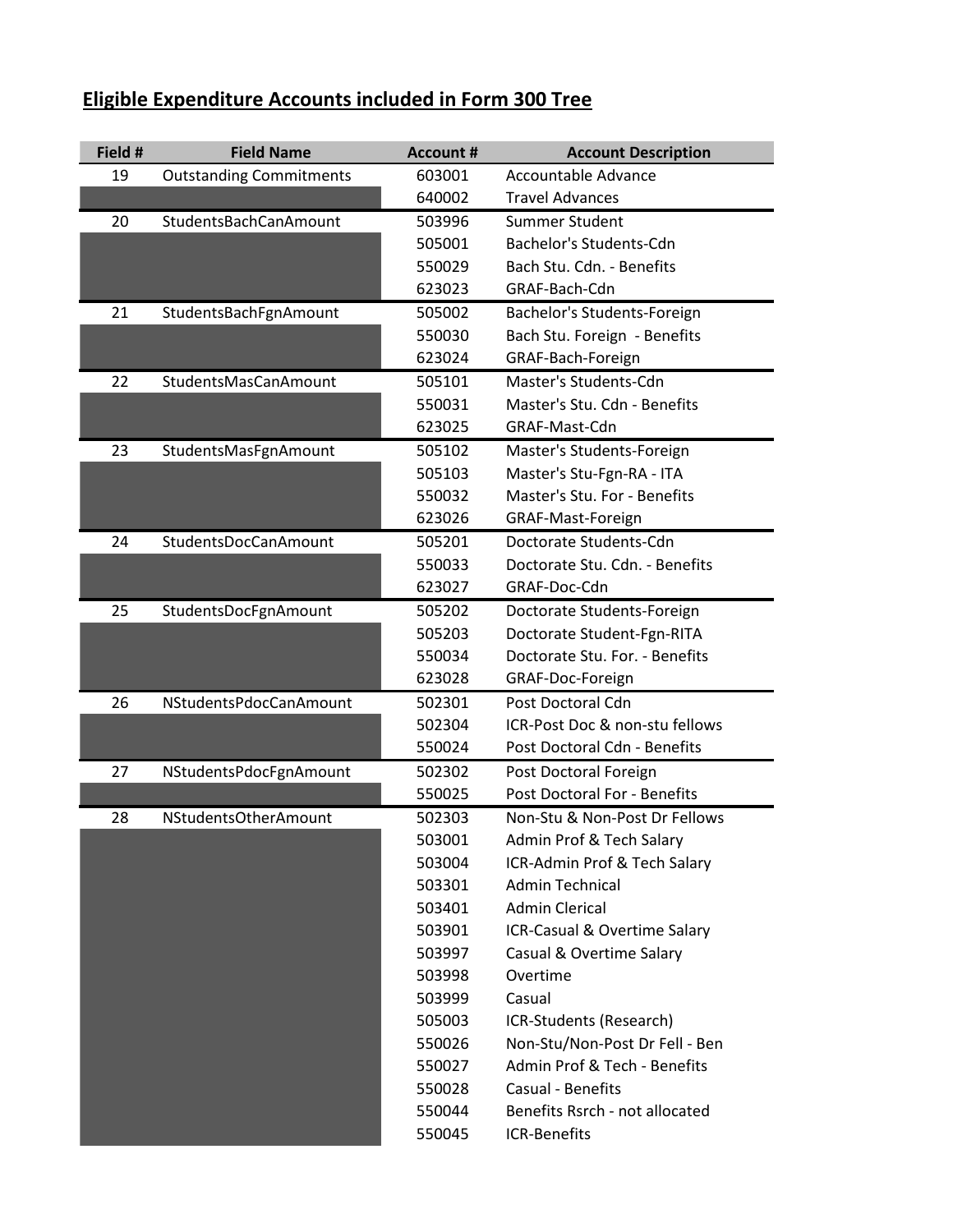| Field # | <b>Field Name</b>      | <b>Account #</b> | <b>Account Description</b>            |
|---------|------------------------|------------------|---------------------------------------|
|         |                        | 590001           | One Time Salary Payments              |
|         |                        | 630001           | Scholarship & Bursaries               |
| 29      | SalariesCrcAmount      | 510001           | Regular Academic Sal - MET            |
|         |                        | 510002           | Regular Academic Sal - AFP            |
| 30      | ProfTechServicesAmount | 590002           | Honorariums                           |
|         |                        | 623001           | <b>External Contract Serv</b>         |
|         |                        | 623002           | <b>Waste Collection Serv</b>          |
|         |                        | 623003           | <b>Custodial Services</b>             |
|         |                        | 623004           | <b>Sub-Contractors Services</b>       |
|         |                        | 623005           | <b>Shredding Services</b>             |
|         |                        | 623006           | <b>Outsourced Installations</b>       |
|         |                        | 623007           | Pathology Review Services             |
|         |                        | 623008           | <b>Lab Services</b>                   |
|         |                        | 623009           | <b>Service Contracts</b>              |
|         |                        | 623010           | <b>Security Services</b>              |
|         |                        | 623012           | <b>File Storage Services</b>          |
|         |                        | 623013           | Photography Services                  |
|         |                        | 623015           | <b>Market Research Services</b>       |
|         |                        | 623016           | Media Agency Fees                     |
|         |                        | 623017           | <b>Room Coordination Fees</b>         |
|         |                        | 623018           | <b>Laundry Fees</b>                   |
|         |                        | 623019           | <b>Translation Services</b>           |
|         |                        | 623022           | <b>ICR-Contracted Services</b>        |
|         |                        | 625001           | <b>Professional Services</b>          |
|         |                        | 625004           | <b>Speaker Fees</b>                   |
|         |                        | 625005           | <b>Network Consultants Fees</b>       |
|         |                        | 625006           | Facilitators/Coach Fees               |
|         |                        | 625007           | <b>Consulting Fees</b>                |
|         |                        | 625009           | <b>Medical Services</b>               |
|         |                        | 625010           | <b>Creative Artists</b>               |
|         |                        | 625011           | <b>ICR-Professional Services</b>      |
|         |                        | 625606           | <b>ICR-Professional Serv Clinical</b> |
| 31      | EquipmentAmount        | 612001           | <b>Computer Purchases</b>             |
|         |                        | 612002           | <b>Computer Software And Licenses</b> |
|         |                        | 612003           | Computer Upgrade                      |
|         |                        | 612004           | <b>Equipment Purchases</b>            |
|         |                        | 612005           | <b>Equipment Upgrade</b>              |
|         |                        | 612007           | Lab Equip Purchase                    |
|         |                        | 612008           | <b>Security Equip Purch</b>           |
|         |                        | 612009           | Video Conf Equip Purch                |
|         |                        | 612011           | Field Equip Purch                     |
|         |                        | 612012           | Vehicle Purch                         |
|         |                        | 612014           | <b>ITS Stores Expense</b>             |
|         |                        | 612015           | Athletic Equipment<\$10,000           |
|         |                        | 612016           | ICR-Furn & Equip Non-Capital          |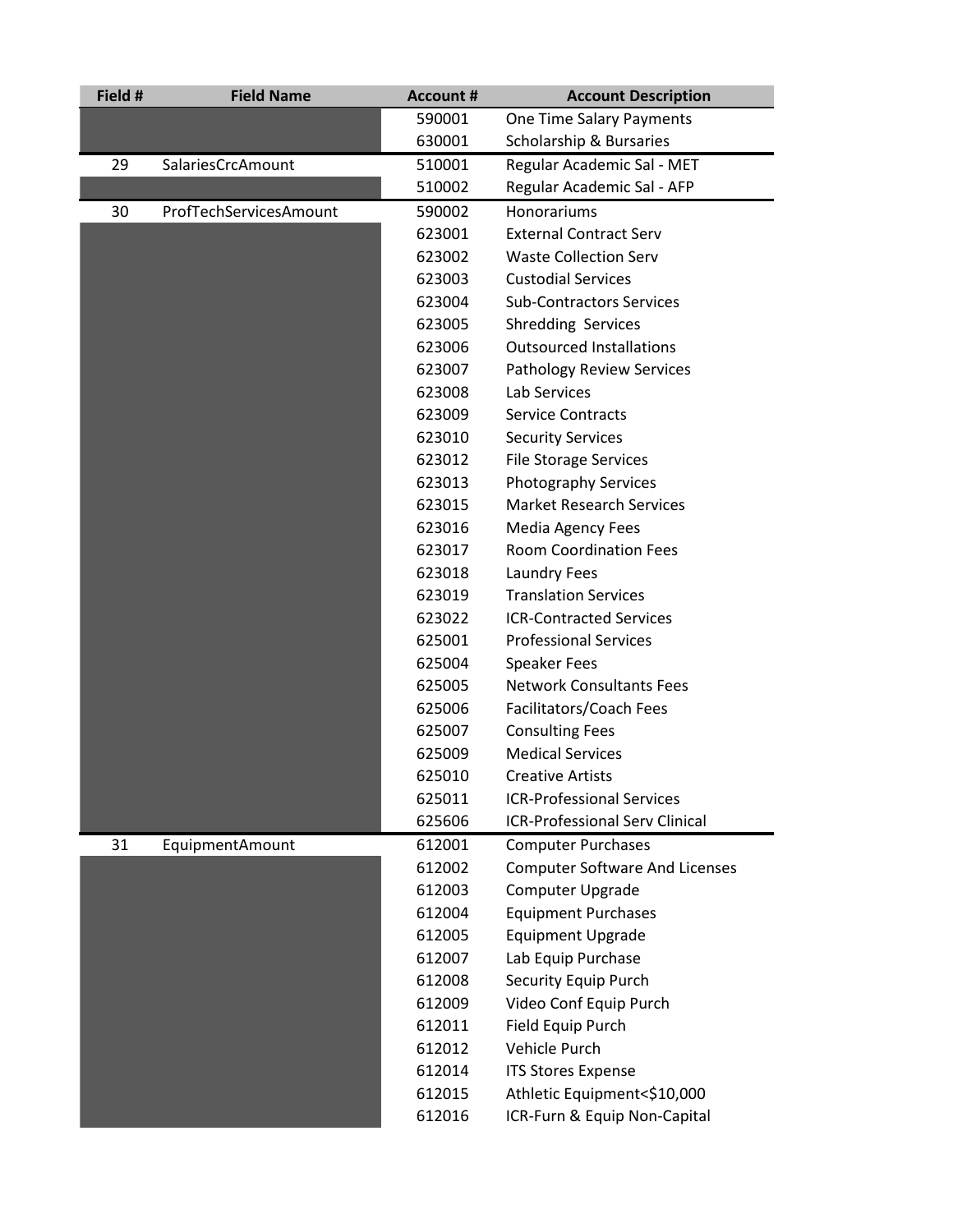| Field # | <b>Field Name</b>       | <b>Account #</b> | <b>Account Description</b>           |
|---------|-------------------------|------------------|--------------------------------------|
|         |                         | 614001           | Computer Purchases >\$10,000         |
|         |                         | 614002           | Equipment Purchases >\$10,000        |
|         |                         | 614003           | Furniture&Appliances>\$10,000        |
|         |                         | 614004           | Lab Equip Purchase >\$10,000         |
|         |                         | 614005           | Security Equip Purch>\$10,000        |
|         |                         | 614006           | ICR-Furn & Equip Capitalized         |
|         |                         | 615001           | <b>Equipment Rental/Lease</b>        |
|         |                         | 615002           | <b>Computer Rental/Lease</b>         |
|         |                         | 615005           | ICR-Furniture & Equip Lease          |
|         |                         | 616001           | <b>Computer Maintenance</b>          |
|         |                         | 616002           | <b>Equipment Maintenance</b>         |
|         |                         | 616003           | Vehicle Maintenance                  |
|         |                         | 616006           | Warranties                           |
|         |                         | 616008           | ICR-Equip Maintenance                |
|         |                         | 660014           | Tools                                |
|         |                         | 660016           | Janitorial Supplies                  |
|         |                         | 660017           | <b>Animal Care Cleaning Supplies</b> |
| 32      | MaterialsSuppliesAmount | 600001           | Toner/Catridge                       |
|         |                         | 600002           | Paper                                |
|         |                         | 600003           | <b>ICR-Office Supplies</b>           |
|         |                         | 600005           | Letterhead / Envelopes               |
|         |                         | 600006           | Non Library Purchased Books          |
|         |                         | 600007           | Non Library Public/Subscrip          |
|         |                         | 600008           | Water                                |
|         |                         | 600009           | <b>Other Supplies</b>                |
|         |                         | 600010           | <b>Business Cards</b>                |
|         |                         | 600011           | Posters                              |
|         |                         | 600012           | <b>Brochures</b>                     |
|         |                         | 600014           | Forms                                |
|         |                         | 600015           | <b>Computer Supplies (Disks)</b>     |
|         |                         | 600016           | Stationery                           |
|         |                         | 600904           | <b>ICR-Production Expenses</b>       |
|         |                         | 601001           | Audio Video                          |
|         |                         | 601002           | <b>Batteries</b>                     |
|         |                         | 601003           | Video And Multimedia Supplies        |
|         |                         | 601004           | <b>Electronic Shop Supplies</b>      |
|         |                         | 601005           | ICR-Video Supplies                   |
|         |                         | 601006           | Camera Supplies                      |
|         |                         | 601007           | <b>Scantron Supplies</b>             |
|         |                         | 601008           | Audio Video - Bulbs                  |
|         |                         | 601009           | Audio Video - Tools                  |
|         |                         | 602001           | <b>Chemicals Supplies</b>            |
|         |                         | 602002           | Glassware/Plasticware                |
|         |                         | 602003           | <b>Conservation Supplies</b>         |
|         |                         | 602004           | <b>Herbarium Supplies</b>            |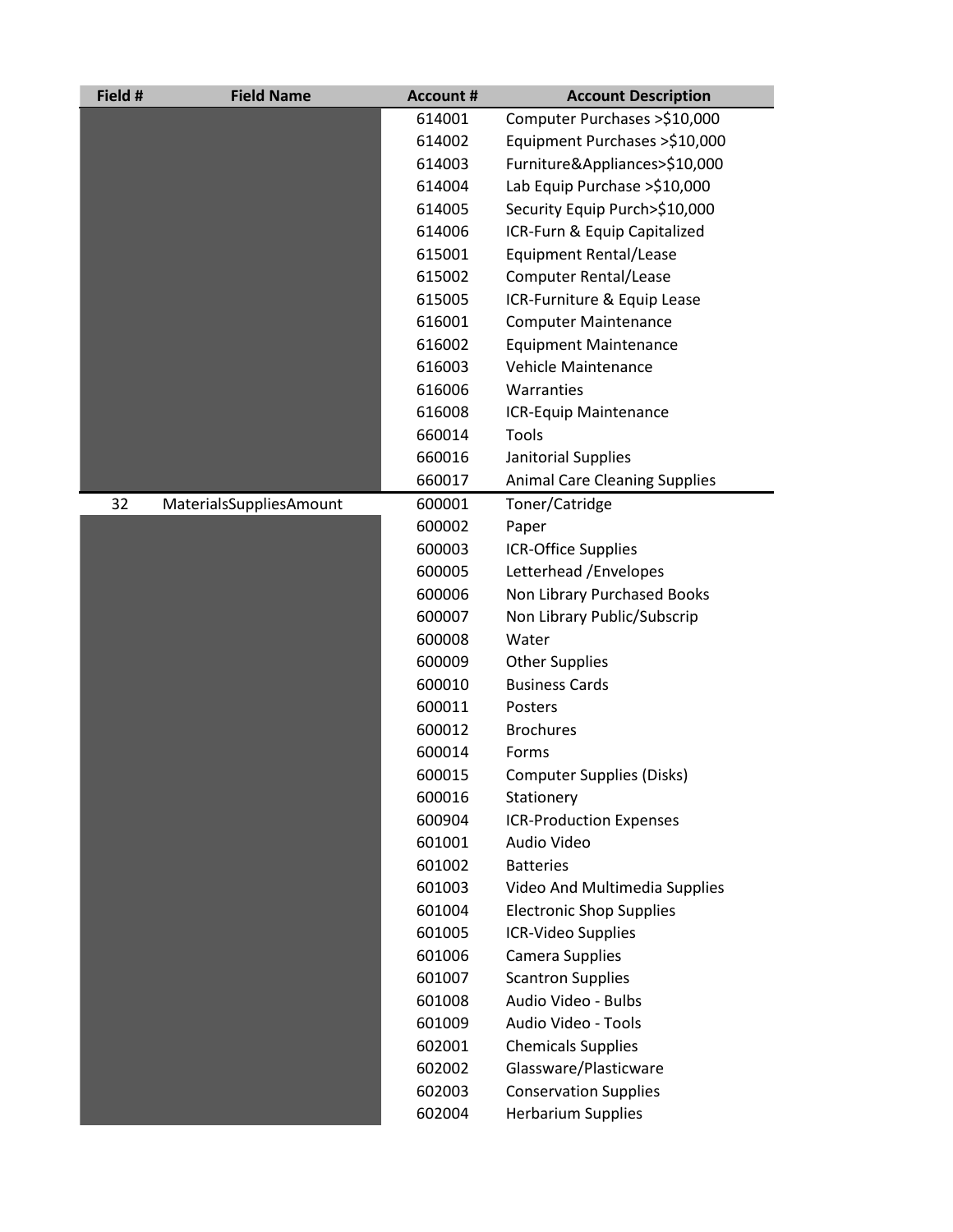| Field # | <b>Field Name</b> | <b>Account #</b> | <b>Account Description</b>     |
|---------|-------------------|------------------|--------------------------------|
|         |                   | 602005           | <b>Green House Supplies</b>    |
|         |                   | 602006           | <b>Workshop Supplies</b>       |
|         |                   | 602007           | <b>Technical/Lab Supplies</b>  |
|         |                   | 602008           | <b>Animal Care</b>             |
|         |                   | 602009           | <b>Purchase Of Animals</b>     |
|         |                   | 602011           | <b>Animal Care Supplies</b>    |
|         |                   | 602012           | <b>Medical Supplies</b>        |
|         |                   | 602013           | <b>Embalming Expenses</b>      |
|         |                   | 602014           | <b>Burial Expenses</b>         |
|         |                   | 602015           | <b>Animal Breeding</b>         |
|         |                   | 602018           | <b>Animal Health Supplies</b>  |
|         |                   | 602019           | <b>Veterinary Supplies</b>     |
|         |                   | 602020           | <b>Animal Feed</b>             |
|         |                   | 602021           | <b>Animal Bedding</b>          |
|         |                   | 602022           | Radioisotopes                  |
|         |                   | 602023           | Gases                          |
|         |                   | 602024           | Enzymes/Kits                   |
|         |                   | 602025           | <b>Primers and Sequencing</b>  |
|         |                   | 602026           | <b>Tissue Culture</b>          |
|         |                   | 602027           | X-ray Film                     |
|         |                   | 602028           | Misc.Lab/Facility Supplies     |
|         |                   | 602029           | <b>Polished Thin Sections</b>  |
|         |                   | 602030           | ICR-Lab/Facility Supply        |
|         |                   | 603002           | Per Case Funding               |
|         |                   | 603005           | Subject Payment                |
|         |                   | 604022           | ICR-Student/Participant Supply |
|         |                   | 606001           | Printing/Photocopying          |
|         |                   | 606002           | <b>ICR-Printing Services</b>   |
|         |                   | 606003           | Publishing                     |
|         |                   | 606004           | Document Binding               |
|         |                   | 606005           | Typesetting                    |
|         |                   | 606006           | Newsletter                     |
|         |                   | 606007           | <b>Graphic Design</b>          |
|         |                   | 606008           | Catalogue                      |
|         |                   | 607001           | <b>Computing Charges</b>       |
|         |                   | 607002           | Telecom Equip/Network Serv     |
|         |                   | 607003           | Telephones / Fax               |
|         |                   | 607004           | Long Distance                  |
|         |                   | 607005           | Mobile Phone Change/Pagers     |
|         |                   | 607006           | <b>Conference Phones</b>       |
|         |                   | 607007           | Internet                       |
|         |                   | 607010           | <b>ISDN</b>                    |
|         |                   | 607012           | Data Storage                   |
|         |                   | 607014           | TeleConference                 |
|         |                   | 607015           | ICR-Telecom                    |
|         |                   | 608001           | Postage                        |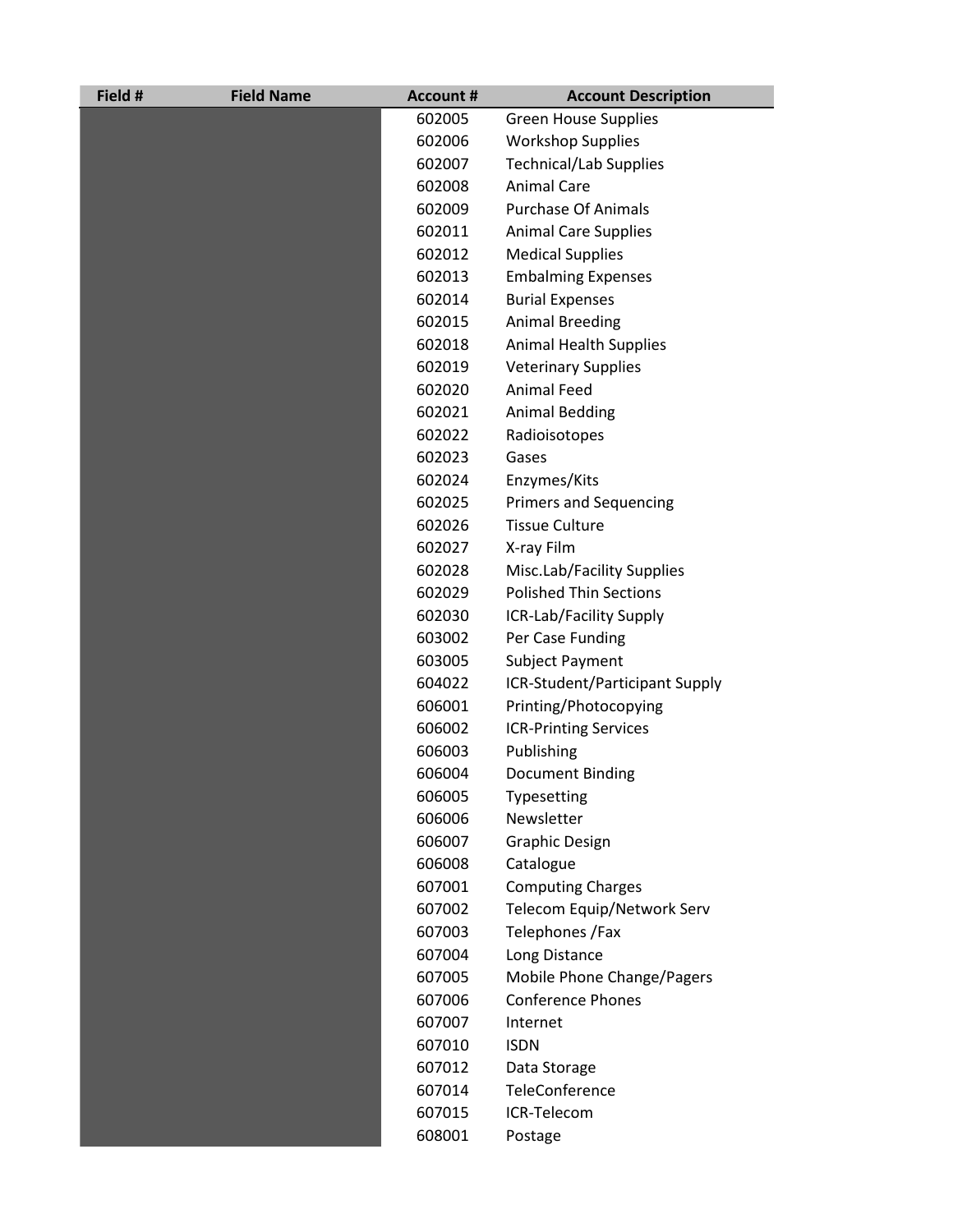| Field # | <b>Field Name</b> | <b>Account #</b> | <b>Account Description</b>          |
|---------|-------------------|------------------|-------------------------------------|
|         |                   | 608002           | Courier                             |
|         |                   | 608003           | Shipping & Delivery                 |
|         |                   | 608004           | <b>Brokerage Fees</b>               |
|         |                   | 608005           | Foreign Purchase GST Assess         |
|         |                   | 608006           | ICR-Postage & Courier               |
|         |                   | 609001           | Advertising                         |
|         |                   | 609002           | <b>Newspaper Advertising</b>        |
|         |                   | 609003           | <b>Magazine Advertising</b>         |
|         |                   | 609004           | Radio Advertising                   |
|         |                   | 609005           | Marketing                           |
|         |                   | 609006           | Marketing-Brochures                 |
|         |                   | 609007           | Marketing-Direct Mail               |
|         |                   | 609008           | Marketing-Mass Email                |
|         |                   | 609009           | Marketing-Sponsorship               |
|         |                   | 609010           | Online/virtual advertising          |
|         |                   | 609011           | <b>Ad Production</b>                |
|         |                   | 609012           | <b>TV Advertising</b>               |
|         |                   | 609013           | <b>Internet Advertising</b>         |
|         |                   | 609014           | <b>Media Conference</b>             |
|         |                   | 609015           | ICR-Advertising                     |
|         |                   | 613001           | Library-Books                       |
|         |                   | 613002           | Library-Periodicals                 |
|         |                   | 613011           | <b>ICR-Library Purchases</b>        |
|         |                   | 640016           | <b>Sundry Expenses</b>              |
|         |                   | 641004           | Hall Or Space Rentals               |
|         |                   | 641005           | Membership                          |
|         |                   | 641009           | <b>Staff Training</b>               |
|         |                   | 641011           | Work Clothing And Footwear          |
|         |                   | 641013           | Rent                                |
|         |                   | 641015           | Sponsorship                         |
|         |                   | 641016           | <b>Internal Conference Costs</b>    |
|         |                   | 641017           | <b>Misc Expenses</b>                |
|         |                   | 641018           | <b>Misc Program Costs</b>           |
|         |                   | 641021           | <b>ICR-Misc Expenses</b>            |
|         |                   | 641022           | <b>IRCC Employer Compliance Fee</b> |
|         |                   | 642001           | RESTRICTED: Gain/Loss-FX            |
| 33      | AdminCrcAmount    | 693001           | Overhead                            |
| 34      | TravelAmount      | 615004           | Vehicle Lease                       |
|         |                   | 640001           | <b>Travel</b>                       |
|         |                   | 640003           | Air Fare                            |
|         |                   | 640004           | Rail Transportation                 |
|         |                   | 640005           | <b>Rental Cars - Travel</b>         |
|         |                   | 640006           | Mileage                             |
|         |                   | 640007           | <b>Other Transportation</b>         |
|         |                   | 640008           | Taxi And Limo Transportation        |